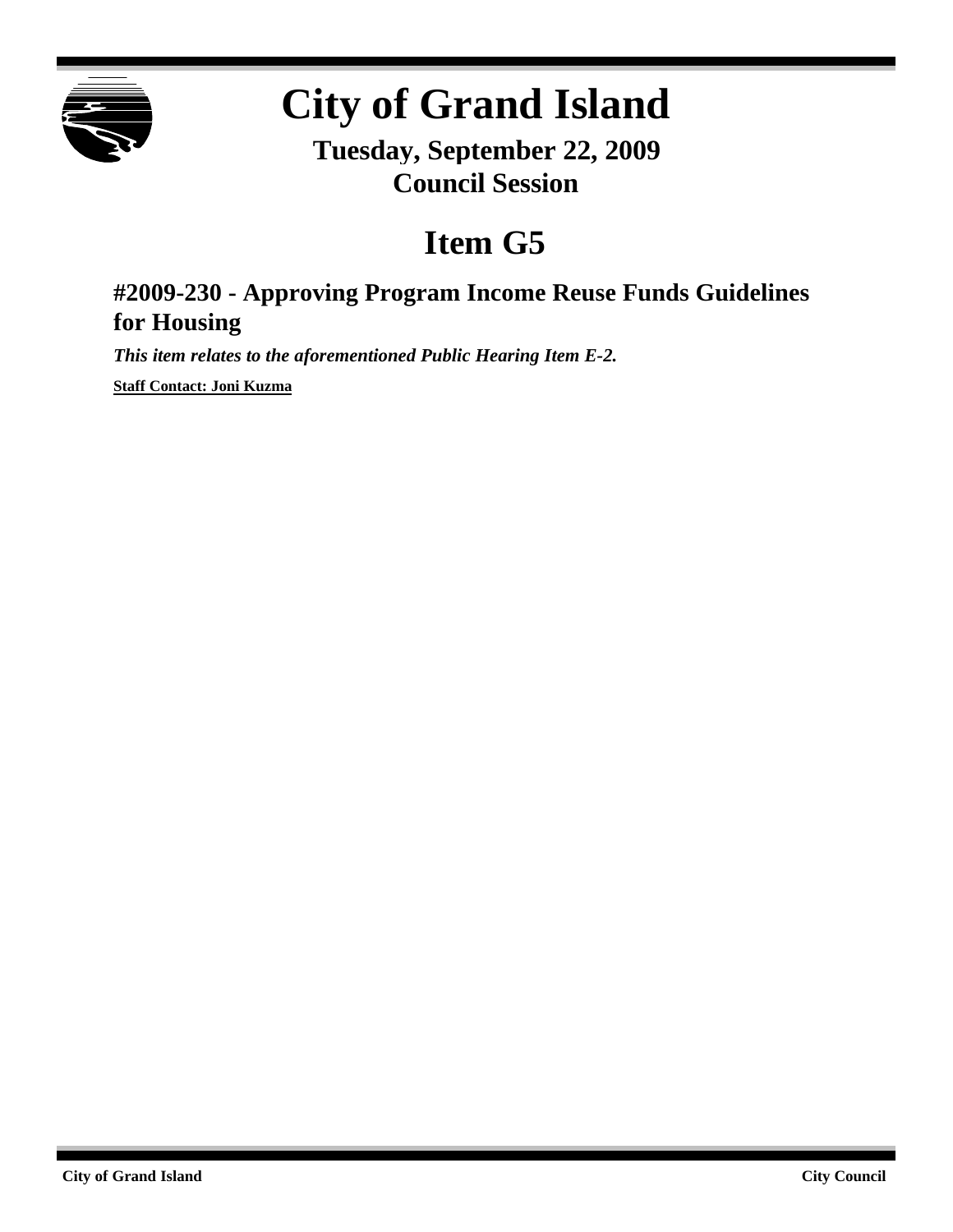

### **PROGRAM INCOME REUSE PLAN for COMMUNITY DEVELOPMENT BLOCK GRANT PROGRAMS**

(Housing or other non-economic development income) City of Grand Island, Nebraska

#### **PART I: Type of Plan**

Program Income Reuse Funds will be administered locally for activities that rehabilitate or support housing located within Community Development Block Grant (CDBG) project area boundaries at the time funds are expended. Program Income generally means gross income received by the City through the repayment of housing rehabilitation loans, firsttime homebuyer subsidy loans, sale of property, other miscellaneous receipts or from a sub-recipient of the City that was generated from the use of CDBG funds. Receipts generated from program income will be considered to be program income regardless of the number of times it may be reused.

Program Income includes, but is not limited to:

- payments of principal and/or interest on loans made using CDBG funds,
- proceeds from the disposition (by sale or long-term lease) of real property purchased or improved with CDBG funds,
- interest earned on program income pending its disposition,
- interest earned on CDBG funds held in an interest-bearing account.

The City of Grand Island will provide program and fiscal management of Reuse Funds, meet semi-annual reporting requirements of the Department of Economic Development, and incorporate all future changes made by the Department.

#### **PART II: Goals and Objectives of the Plan**

Reuse Funds will be expended only for projects that meet identified National Objective(s) primarily benefiting low-and-moderate income persons.

Other Local Objectives include:

1. To rehabilitate housing occupied by a low-to-moderate-income homeowner to improve it to Nebraska Department of Economic Development Rehabilitation Standards,

2. To acquire and demolish blighted structures for redevelopment,

3. To provide down payment assistance or direct subsidy for purchase of a home by a low-to-moderate-income first-time homebuyer,

4. To provide safe, affordable housing options for low-to-moderate-income residents,



1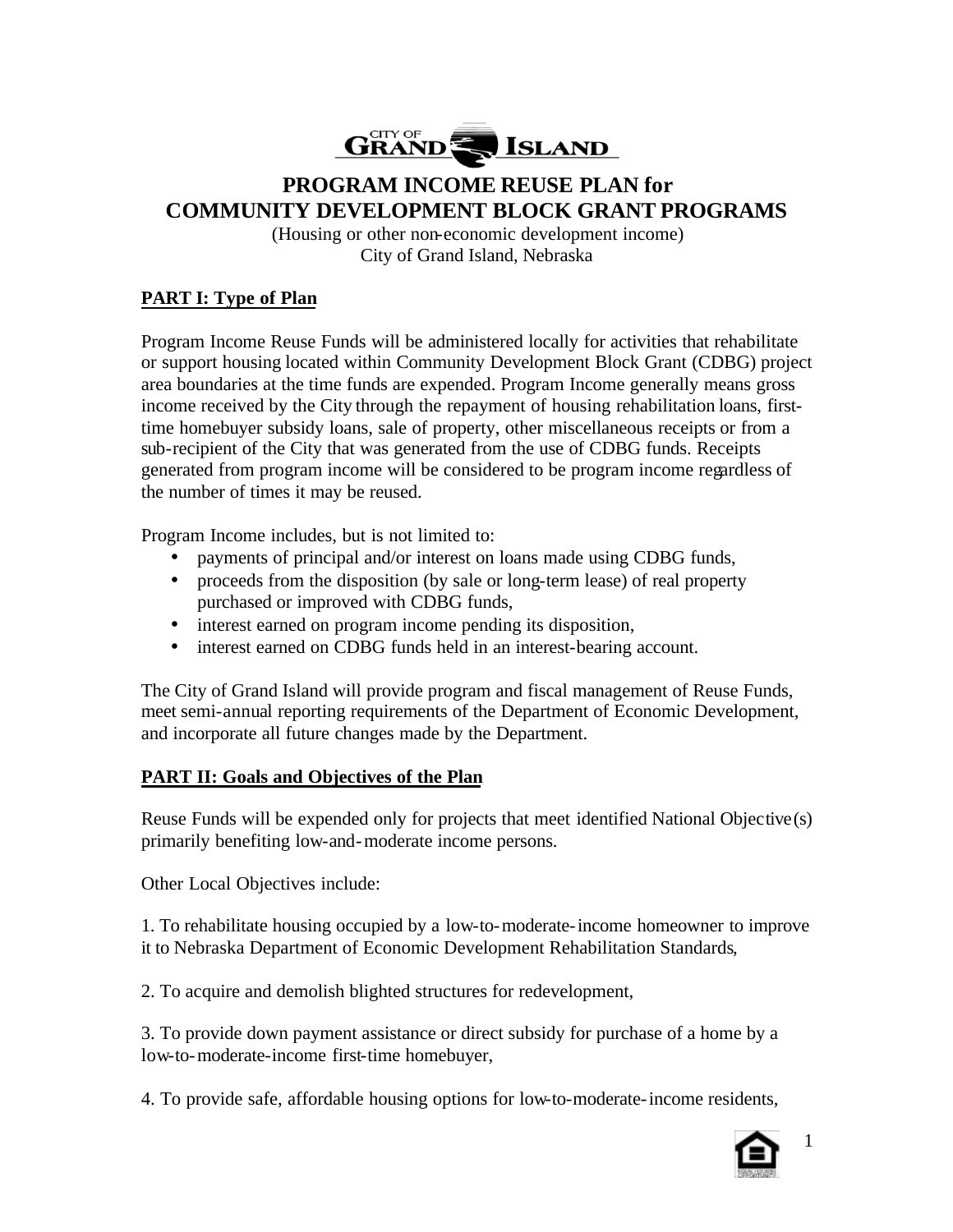5. To update infrastructure needed for safe, affordable housing,

Program Income may be spent prior to a CDBG grant award if the housing activities associated with that grant are eligible uses within the Reuse Plan. The City reserves the option to move program income within current grants as long as it is spent prior to any drawdown of federal funds for that activity. If Reuse Funds exceed the allowable limit as set by the Nebraska Department of Economic Development, the City may return all or a portion of the funds to the Department.

#### **PART III: Elements of the Plan**

Eligible Applicants

- 1. Low-to-moderate-income persons
- 2. Middle income persons if specified by the Nebraska Department of Economic Development

Eligible Activities

- 1. Rehabilitation of residential property occupied by the homeowner
- 2. Direct subsidy/first-time homebuyer assistance to expand homeownership among persons of low-to-moderate-income
- 3. Other CDBG activity as allowed by the Department of Economic Development and consistent with National Objectives

Types of Assistance

- 1. Grants, Deferred or Forgivable loans
- 2. Other assistance as allowed by the Department of Economic Development

#### Guidelines for Assistance

1. Rehabilitation of residential property:

- a. Maximum of \$25,000
- b. 0% interest
- c. Deferred/forgivable loan term of either 5 or 10 years depending on dollar amount of subsidy per unit (HUD guidelines)
- 2. Direct Subsidy/First-time Homebuyer Assistance
	- a. Maximum of \$20,000, or 20% of the purchase price, whichever is less b. 0% interest
	- c. Deferred/forgivable loan term of either 5 or 10 years depending on dollar amount of subsidy per unit (HUD guidelines)

The most current and applicable program guidelines will apply to projects financed with program income.

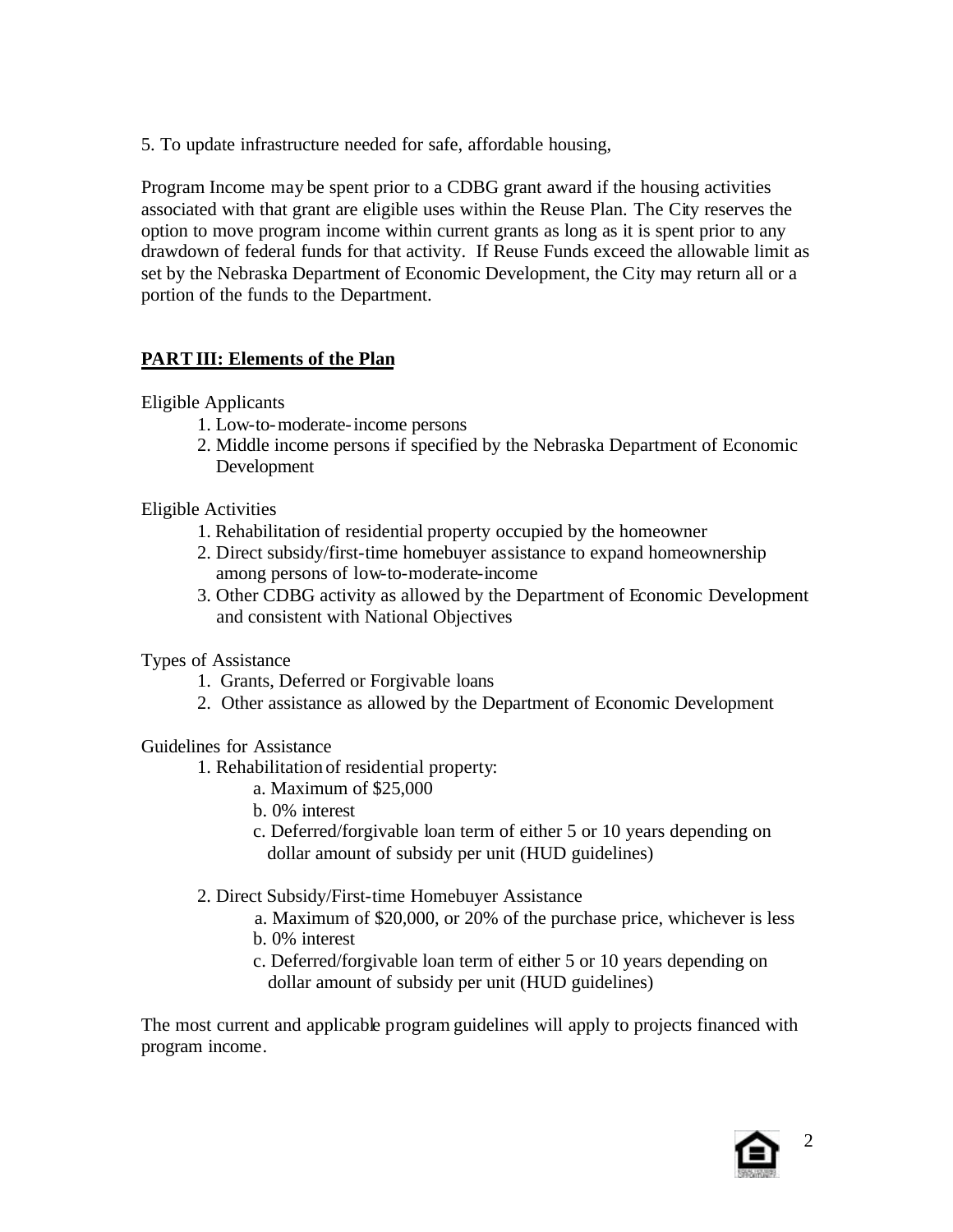#### **PART IV: Compliance**

Compliance with Department of Housing and Urban Development (HUD), Nebraska Department of Economic Development and Community Development Block Grant regulations will be the duty of local City staff. The Program Income Reuse Plan will be administered with the most current and applicable guidelines and regulations. If a consultant is hired by the City for an individual project, it would be the City's responsibility to ensure consultant/contractor compliance with local, state, and federal regulations.

Local, state, and federal regulations may include but not be limited to: 1) 24 CFR 5, 2) City of Grand Island and Nebraska Department of Economic Development construction standards, 3) Section 2301(d)(2) of HERA, 4) Section 203 (b) Single Family Mortgage Limit, 5) Section 110 of the Housing and Community Development Act of 1974, as amended, 6) Fair Labor Standards Act of 1938, as amended (29 USC 102 et seq), 7) section 3 of the Housing and Urban Development Act of 1968 (12 USC 1701(u), 8) Davis Bacon Act as amended (40 USC 276-a-276-5) and Section 2 of the June 13, 1934 Act, as amended (48 Stat 948.40 USC 276 (c), popularly known as The Copeland Act, and/or 9) the 2003 International Energy Conservation Code.

#### **PART V: Financial Management**

Funds received from deferred payment/forgivable loans or grants will be deposited into a separate, interest bearing account by the servicing agent. The City maintains multiple accounts in various financial institutions. These funds will be used prior to drawing down funds for the same housing activities or committed as matching funds for a new grant award. Revenues and expenditures will be monitored and maintained through the City financial management system.

Original Reuse Plan approved by City Council 1-8-1996

**The amended Program Income Reuse Plan was adopted by the Grand Island City Council on September 22, 2009 at a regularly scheduled Council meeting. Meeting minutes are on file with the City and available by request.** 

**Resolution #\_\_\_\_\_\_\_\_\_\_\_\_\_\_\_\_**

**This Program Income Reuse Plan is hereby approved by the Nebraska Department of Economic Development (NEDED) on this \_\_\_\_\_\_ day of \_\_\_\_\_\_\_\_\_\_\_\_\_\_\_, 2009.**

\_\_\_\_\_\_\_\_\_\_\_\_\_\_\_\_\_\_\_\_\_\_\_\_\_\_\_\_\_\_\_\_\_\_\_\_\_\_\_\_\_\_\_\_\_\_\_\_\_\_\_\_\_\_\_\_\_\_\_\_\_\_\_\_\_\_\_\_\_\_\_\_